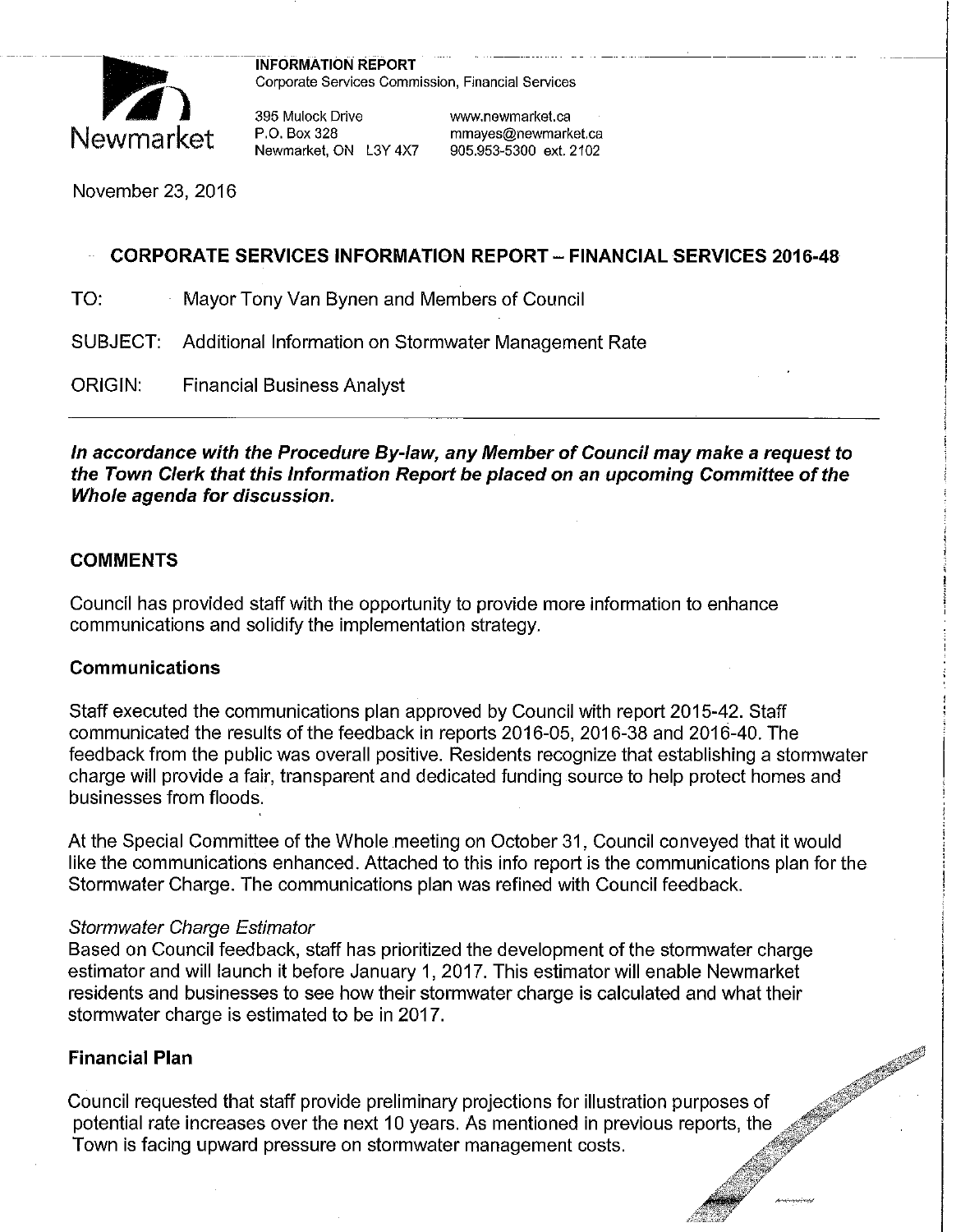The stormwater management rate will help protect the environment, fund the replacement of aging infrastructure and protect homes and businesses from rain events that are becoming more frequent and severe.

Flooding has been a concern in several areas of the Town including Lions Park, Ontario Street and in the Wayne and Waratah area. The Town is now investigating-these issues and conducting capital projects to solve them. These types of projects will continue to be a major capital expenditure as a result of more intense storms, particularly in areas which have no stormwater controls.

The Town recently received the Stormwater Pond Inspection and Maintenance Prioritization report. The report outlined the need to clean out 10 stormwater management ponds. These ponds are or will be at 50% capacity or more and it is recommended to clean out stormwater ponds once they hit 50% capacity. This work is mostly an addition to regular maintenance of the stormwater infrastructure. This work has been spread out over the next six years, with an average cost of \$550,000 per year.

This report proposes being financially sustainable in a six year time span with the information currently available. Since the Town is phasing in the sustainable funding requirement over time, some capital projects will draw from the asset replacement fund for funding.

To achieve estimated financial sustainability, an annual cost increase of 9% was applied to operating costs to reflect new programs required to maintain our stormwater infrastructure. Using the recommended annual contribution from the Capital Financing Sustainability Strategy of \$1,700,000, an annual increase of \$143,000 was applied to the capital costs up to 2022. The yearly total funding requirement is illustrated in Table 1.

|                  | 2017      | 2018      | 2019      | 2020      | 2021      |
|------------------|-----------|-----------|-----------|-----------|-----------|
| <b>Operating</b> | 662,000   | 722,000   | 787,000   | 857,000   | 934,000   |
| <b>Capital</b>   | 983,000   | 1,126,000 | 1,269,000 | 1,412,000 | 1,555,000 |
| Total            | 1,645,000 | 1,848,000 | 2,056,000 | 2,269,000 | 2,489,000 |
| Increase         | $0\%$     | 12%       | 11%       | 10%       | 10%       |
|                  |           |           |           |           |           |
|                  |           |           |           |           |           |
|                  | 2022      | 2023      | 2024      | 2025      | 2026      |
| <b>Operating</b> | 1,018,000 | 1,059,000 | 1,101,000 | 1,145,000 | 1,191,000 |
| Capital          | 1,700,000 | 1,768,000 | 1,839,000 | 1,913,000 | 1,990,000 |
| Total            | 2,718,000 | 2,827,000 | 2,940,000 | 3,058,000 | 3,181,000 |
|                  |           |           |           |           |           |

## **Table 1: Ten-year Financial Plan Outlining Annual Funding Requirement**

The natural question that comes from this plan is how customers will be impacted. Residential properties will see a \$14 decrease in their fees in 2017 compared to the status quo as outlined in report 2016-40. In the following 5 years, there will be an average increase of \$4.95 so that the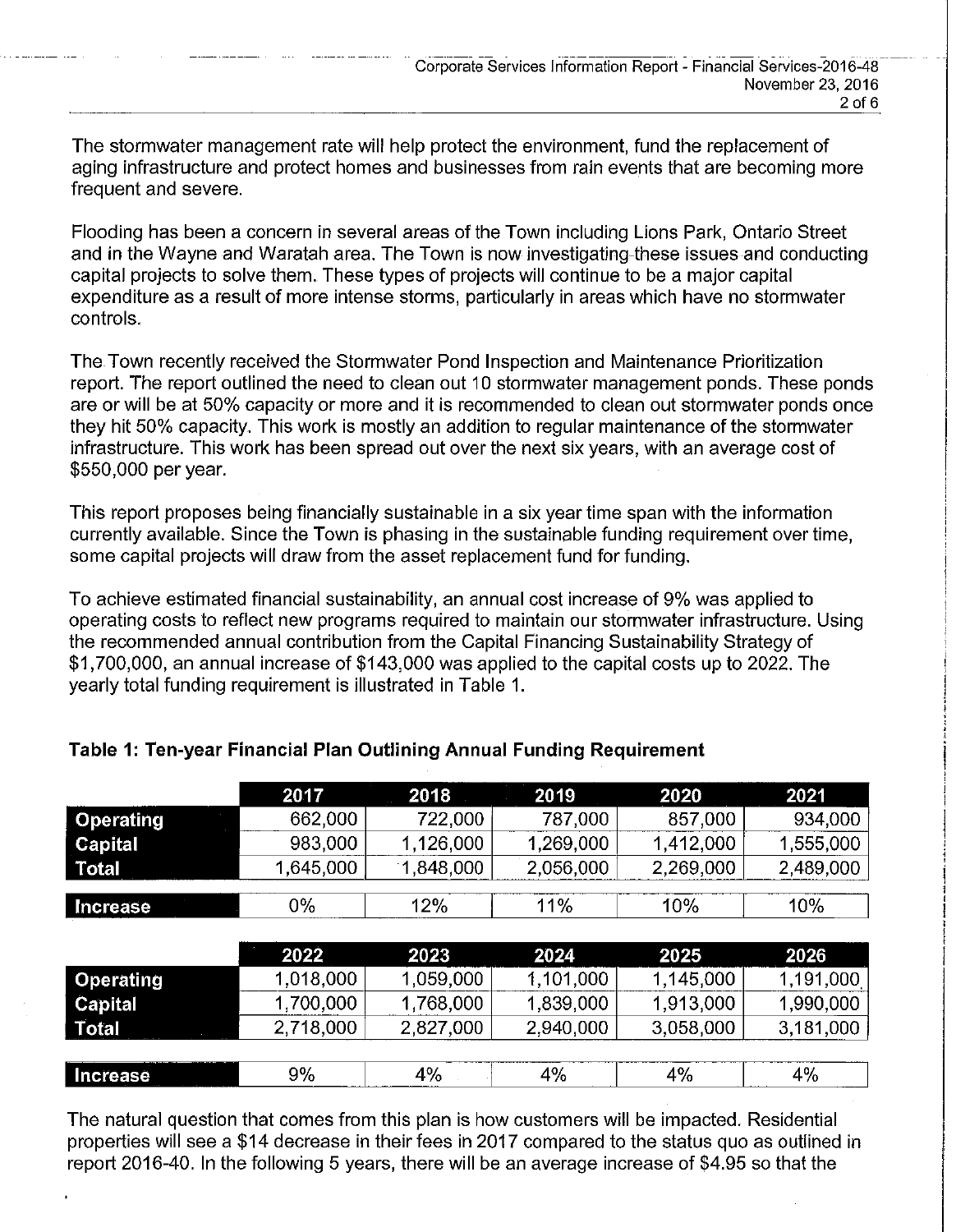service becomes financially sustainable. Once that benchmark is reached, there will be an average increase of \$2.60 per year. See Table 2 below for further illustration.

| Medium Runoff Level      | 2017      | 2018    | 2019    | 2020    | 2021    |
|--------------------------|-----------|---------|---------|---------|---------|
| <b>Stormwater Charge</b> | \$38.00   | \$42.95 | \$47.90 | \$52.85 | \$57.80 |
| Change                   | $-$14.00$ | \$4.95  | \$4.95  | \$4.95  | \$4.95  |

## **Table 2: Average Annual Fees for Medium Runoff Properties**

---- ----------

| Medium Runoff Level      | 2022    | 2023    | 2024    | 2025    | 2026    |
|--------------------------|---------|---------|---------|---------|---------|
| <b>Stormwater Charge</b> | \$62.75 | \$65.35 | \$67.95 | \$70.55 | \$73.15 |
| Change                   | \$4.95  | \$2.60  | \$2.60  | \$2.60  | \$2.60  |

**With this plan, the average resident will pay \$10.80 extra per year to have a financially sustainable stormwater management service. Despite the increases, Newmarket's stormwater charge will likely remain below the provincial average in 2026.** 

See Table 3 for an illustration of how Newmarket's stormwater charge would compare to other municipalities in 2017.

## **Table 3: Newmarket's 2017 Residential Stormwater Charge compared to other Ontario municipalities**



This plan is advantageous to using the status quo property tax funding method. Table 4 compares how residential properties would be impacted if stormwater remained funded through taxes.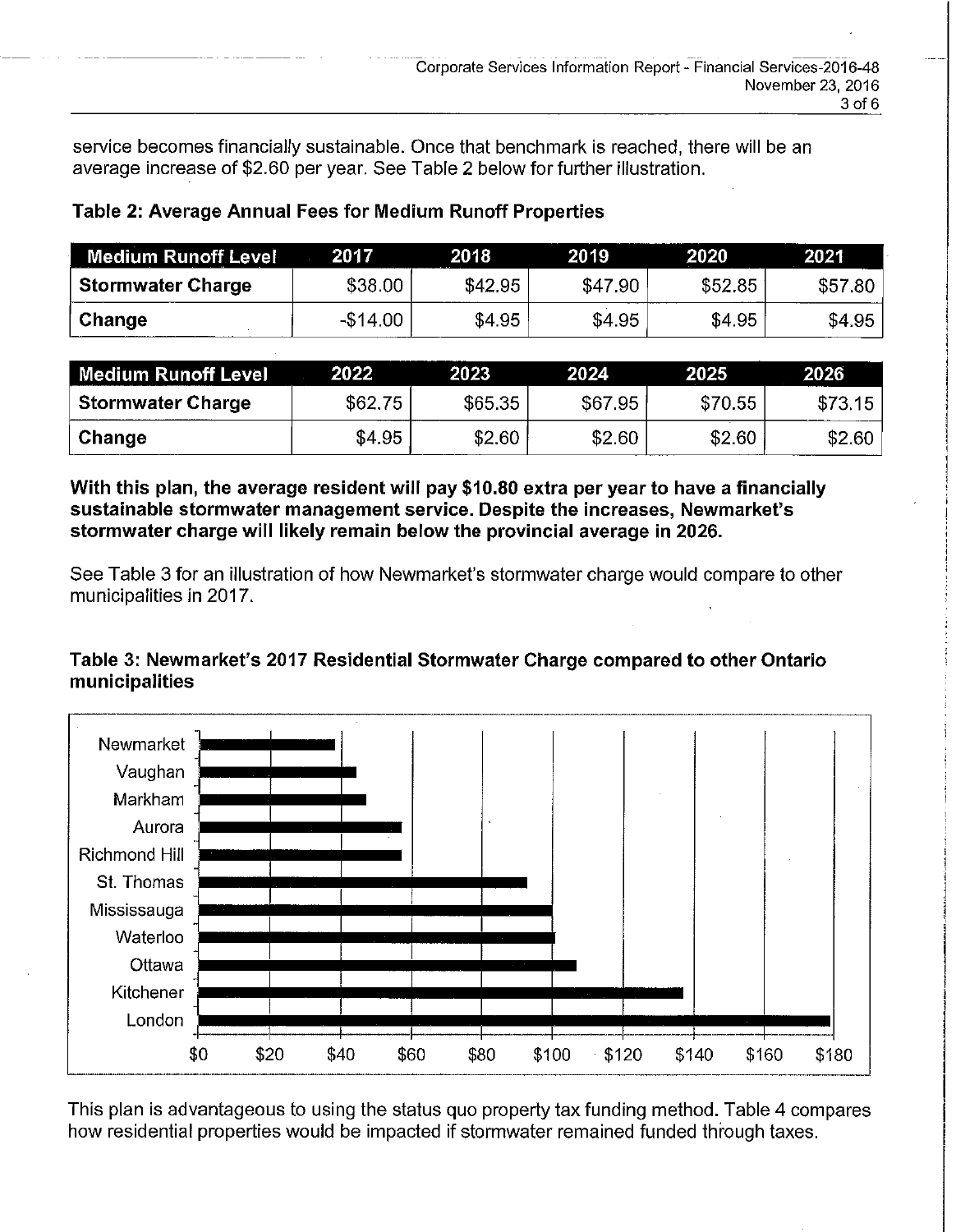| <b>Medium Level Runoff</b> | 2017      | 2018      | 2019      | 2020        | 2021      |
|----------------------------|-----------|-----------|-----------|-------------|-----------|
| <b>Stormwater Charge</b>   | \$38.00   | \$42.95   | \$47.90   | \$52.85     | \$57.80   |
| <b>Property Taxes</b>      | \$52.00   | \$58.42   | \$64.99   | \$71.73     | \$78.68   |
| <b>Difference</b>          | $-$14.00$ | $-$15.47$ | $-117.09$ | $-$ \$18.88 | $-$20.88$ |

**Table 4: Comparing what the average medium runoff level properties would pay with a stormwater charge to what they would pay with property taxes over time** 

| │ Medium Level Runoff    | 2022        | 2023        | 2024        | 2025        | 2026       |
|--------------------------|-------------|-------------|-------------|-------------|------------|
| <b>Stormwater Charge</b> | \$62.75     | \$65.35     | \$67.95     | \$70.55     | \$73.15    |
| <b>Property Taxes</b>    | \$85.92     | \$89.36     | \$92.94     | \$96.67     | \$100.55   |
| ∣ Difference∶            | $-$ \$23.17 | $-$ \$24.01 | $-$ \$24.99 | $-$ \$26.12 | $-\$27.40$ |

## **With the implementation of the new stormwater charge, the average resident will save \$27.40 per year as compared to the status quo tax funding model in 2026.**

## Further Analysis on Property Impact

Council requested more information on how properties would be impacted beyond the average properties. Outliers can significantly skew averages if they are not evenly distributed in a dataset. Therefore, averages may not give an accurate depiction of how the typical property is impacted. For this reason, the median was used for further analysis. Table 5 shows the size of the median property of each runoff level group. It compares the taxes and water rates that a property owner currently pays to the stormwater charge they would pay.

## **Table 5: Annual impact of the stormwater charge on the median customer of each runoff level group**

|                          | <b>Size</b>     | <b>Reduction</b> |       | New Stormwater | Net      |
|--------------------------|-----------------|------------------|-------|----------------|----------|
|                          | (square meters) | Taxes            | Water | Charge         | Impact   |
| Low Runoff Level         | 478             | \$40             | \$7   | \$6            | $-$ \$41 |
| Medium Runoff Level      | 465             | \$43             | \$7   | \$30           | -\$20    |
| <b>High Runoff Level</b> | 561             | \$36             | \$7   | \$72           | \$29     |

Not all properties in a group have the same positive or negative impact. 80% of low runoff properties, 80% of medium runoff properties and 20% of high runoff properties will pay less than they do now for stormwater in 2017 if the rate is adopted.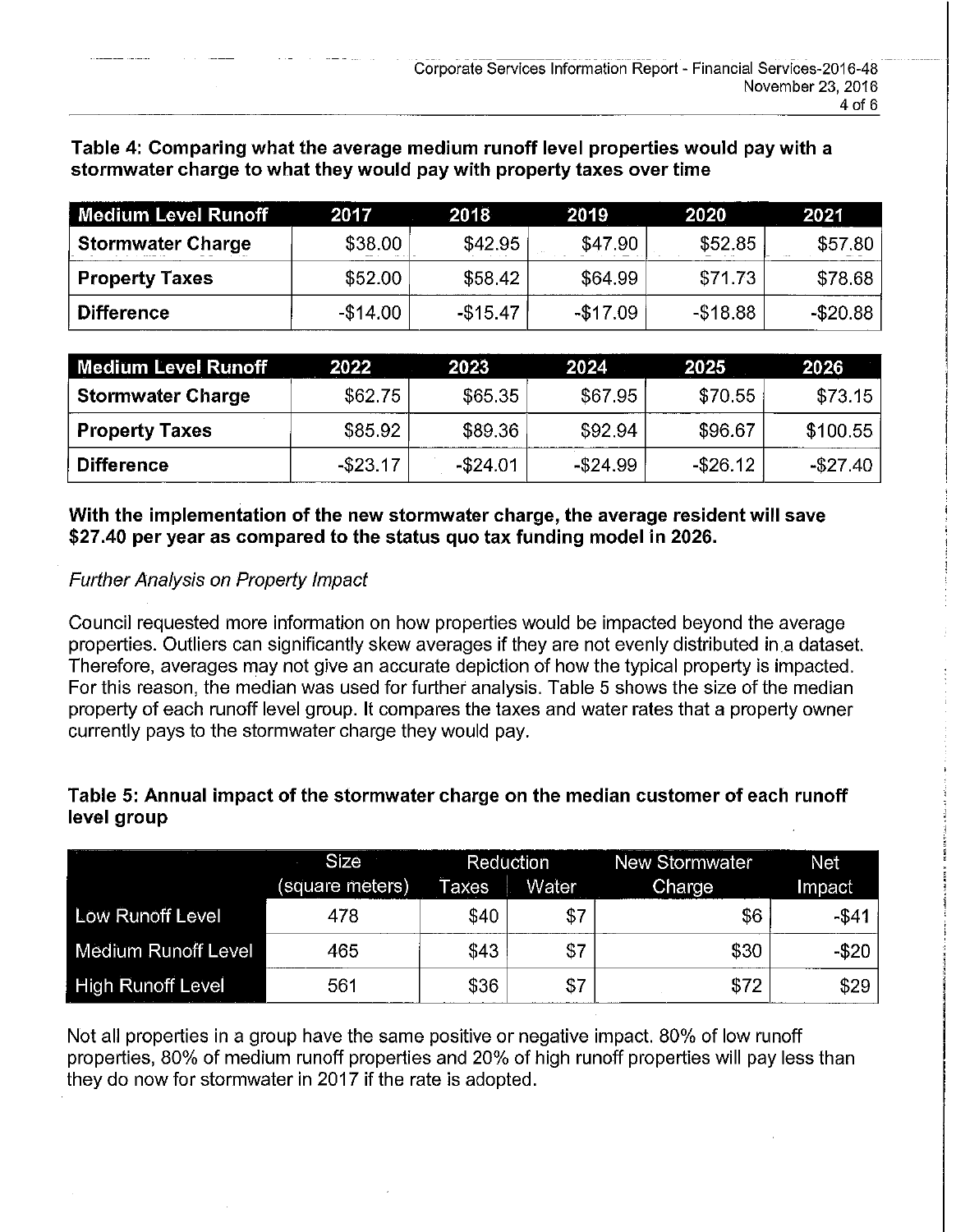## **Credit Program**

#### Commercial and Industrial Credit Program

A major factor in the participation and success of the credit program is the cost of the application process. Staff proposed a credit program that piggy backs on the site-plan agreement process.

Site plan agreements are required for any material change to a property. The cost of applying for the credit program is \$50.

## Residential Credit Program

Staff received feedback from Council to recommend a program that will incentivize behavior of residents to reduce their runoff. To adhere to the principles a fairness and simplicity for this credit program, staff recommends implementing an incentive program for planting trees.

On average, a tree reduces a property's stormwater runoff by 720 liters of water per year. For some perspective, the average rain barrel can hold 200 liters. Beyond stormwater management benefits, trees remove pollutants from the air, reduce residents' energy and water usage and beautify virtually any place they are planted. Trees provide a passive benefit and require little maintenance from the property owner.

To administer this program, the Town would partner with LEAF (Local Enhancement and Appreciation of Forests), which offers a tree planting program. The Region is a sponsor of this program and subsidizes a quarter of the cost of each tree. It is proposed that the Town subsidize half the cost through the revenue from the stormwater charge. The homeowner will cover one quarter of the cost at \$50-\$100 per tree.

## **This program has potential to double the amount of trees planted through LEAF and help residents plant 40 more trees in Newmarket in 2017. This will divert 29,000 liters of water from our stormwater management system.**

The cost of this program is \$8,000.LEAF will cover the administrative aspects of ensuring residents have trees that are properly planted and that residents receive their subsidy. LEAF will ensure that the support from Newmarket's stormwater charge is recognized on their website.

#### **Residential Properties with Waterways**

Council requested that staff look into how to treat properties with waterways. Waterways represent 20% of our linear stormwater assets. They convey water much like an underground pipe. However, the Town does not actively monitor if landowners are properly taking care of their watercourses.

By analyzing the aerial photography, staff found that residential properties with a watercourse tend to have significantly more tree coverage than the common residential counterpart. Therefore, staff is recommending that these properties be categorized as low level runoff.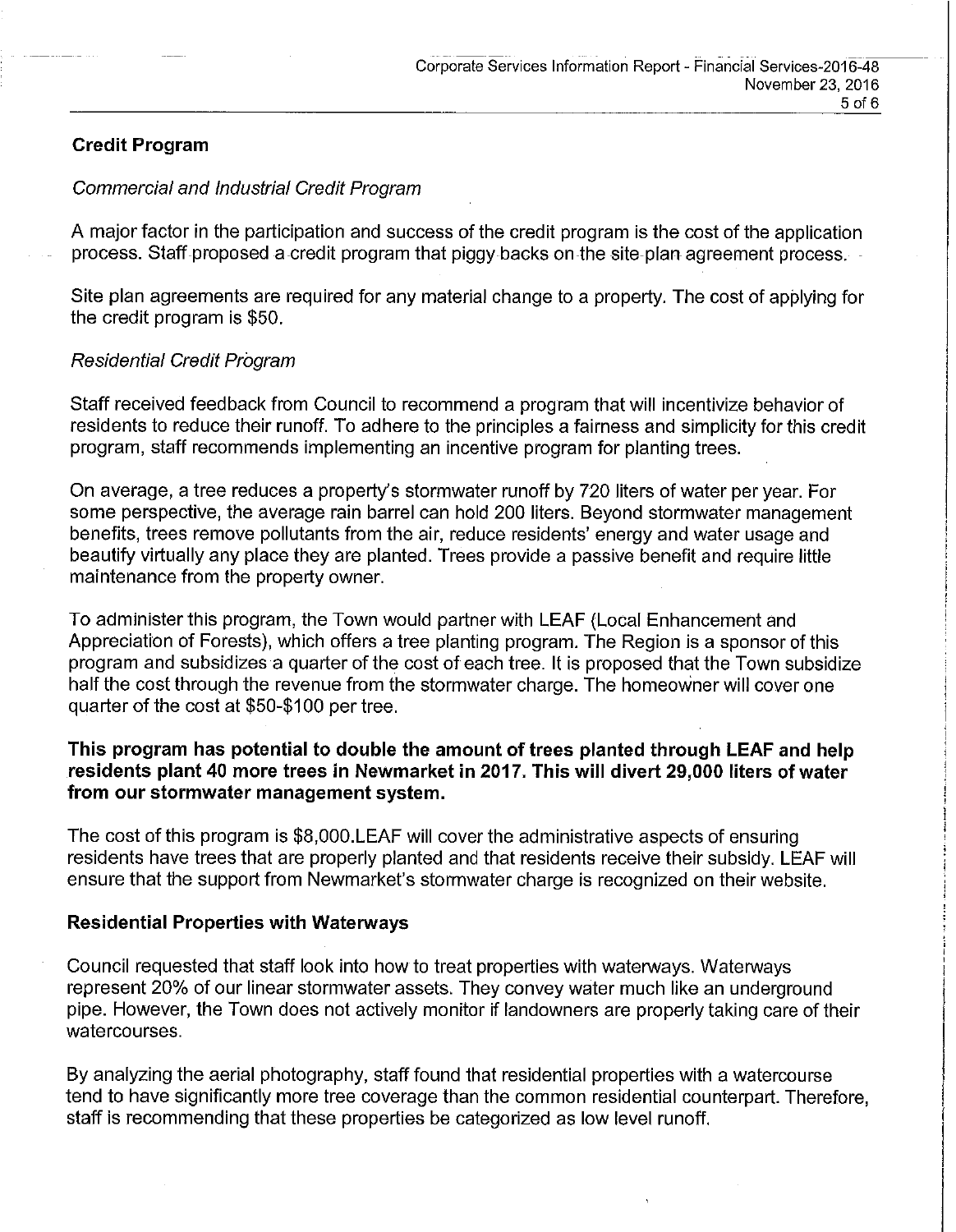Because the revenue collected from these properties will be reduced, the shortfall can be accounted for by raising the runoff level group rates by 2.4%. For the average residential property, this equates to a \$0.90 annual increase.

#### **BUSINESS PLAN AND STRATEGIC PLAN LINKAGES** ·

This report links to Newmarket's key strategic directions in being Well Managed through fiscal responsibility.

## **CONSULTATION**

See Financial Services Report 2016-40 for a description and the attached communications plan of the consultation process.

## **HUMAN RESOURCE CONSIDERATIONS**

The LID maintenance worker inspecting credit applications is no longer recommended in the 2017 budget. This work will be performed by the Senior Environmental Coordinator.

#### **BUDGET IMPACT**

See Financial Services report 2016-40 and 2016-55 for a description of the budget impact.

## **CONTACT**

For more information on this report, contact: Mike Mayes at 905-953-5300, ext. 2102 or via e-mail at mmayes@newmarket.ca

Nincsbarre

Kevin Yaraskavitch Financial Business Analyst

∕Mike Ma√es, CPA, CGA, DPA

Director-Financial Services/Treasurer

Esther Armchuk, **LL.B.**  Commissioner, Corporate Services

MM/ne Attachment:

a) Stormwater Charge Communications Plan (6 pgs.)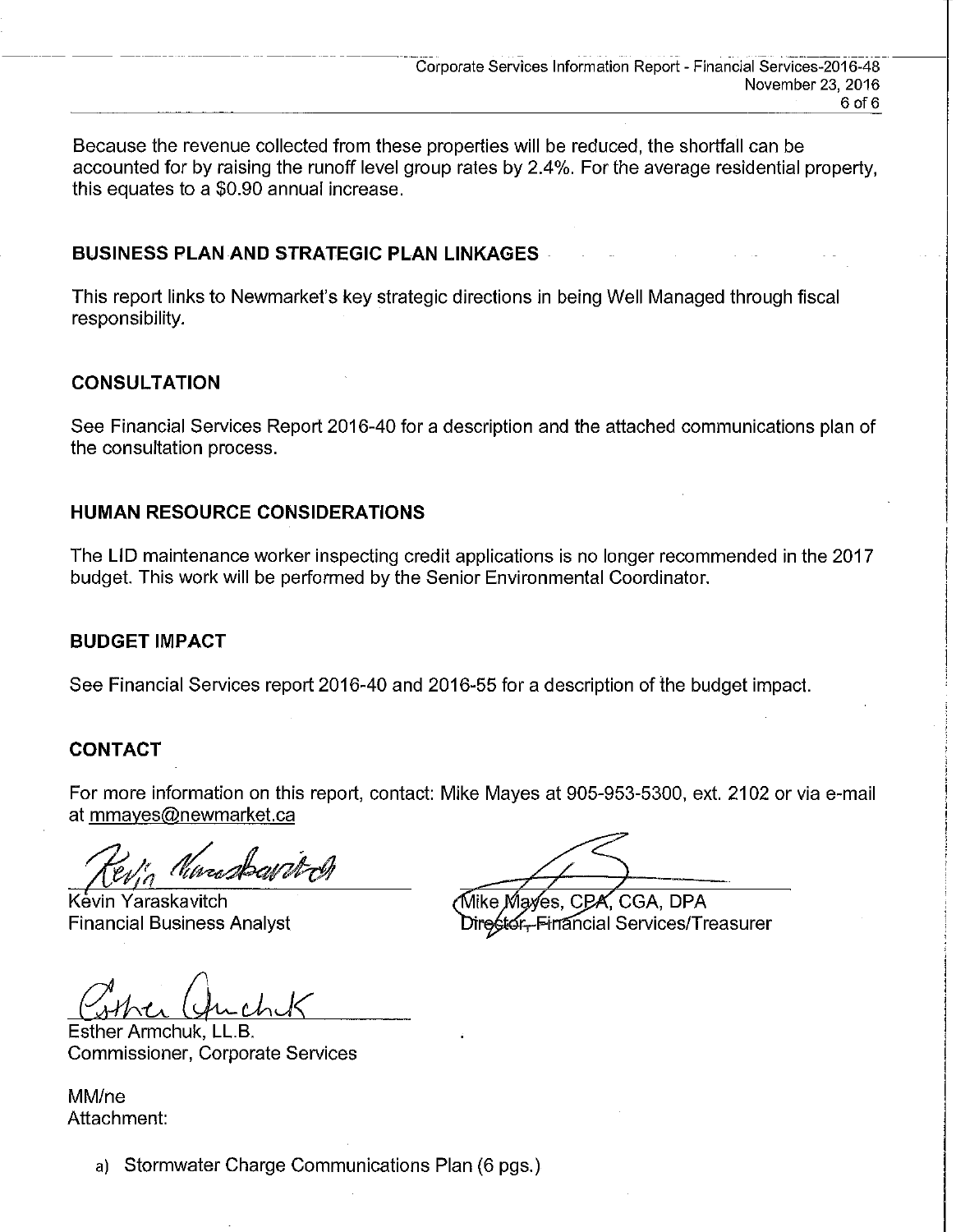

P.O. Box 328 info@newmarket.ca<br>Newmarket. ON L3Y 4X7 905.895.5193

#### **STORMWATER CHARGE COMMUNICATIONS PLAN**

**Goal:** To receive feedback on the development of the stormwater charge and raise awareness and educate Newmarket residents, businesses and other Newmarket stakeholders on the implementation and importance of stormwater management in Newmarket.

**Measurement:** Communications and Finance will measure how successful this campaign is by measuring the number of customer service calls, emails and social media messages we receive regarding the stormwater charge. Public interest can also be gaged by the social media ads we place and the website analytics through our website.

#### **Background:**

Town of Newmarket is looking to implement a stormwater charge for 2017.

Stormwater management protects the community and the environment from stormwater runoff. Stormwater runoff is water that flows off properties mostly due to rain and snow events.

The Town is currently exploring the possibility of establishing a stormwater charge, a user rate based on the size of the property. The stormwater charge would help fund the three major cost drivers for the service, which are flood prevention, environmental protection and aging infrastructure.

The stormwater charge, if adopted by council, will come into effect on January 1, 2017 but residents will not see the stormwater charge until their June property tax bill under the 'special charges' section.

#### **Previous Communication Efforts:**

- Public Information Centre in October 2015
	- o Advertised through Town Page Ads
	- o Social Media Postings (Twitter, Facebook etc.)
	- o Media Advisory
- The analytics from the Facebook advertisement to invite residents and stakeholders to a Public Information Centre (PIC) about the stormwater charge are shown in Figure 1.
- A total of 12 people attended the PIC regarding stormwater management;
- The Town created a webpage explaining the rationale for exploring implementing a stormwater charge.
- Online survey about the stormwater management rate advertised through Town Page, social media, website, Newmarket Now and media advisory, a total of 22 surveys submitted.
- The Town of Newmarket, in partnership with the Newmarket Chamber of Commerce hosted a focus group with Newmarket businesses on September 26, 2016 to share details about the stormwater charge and how it will affect them.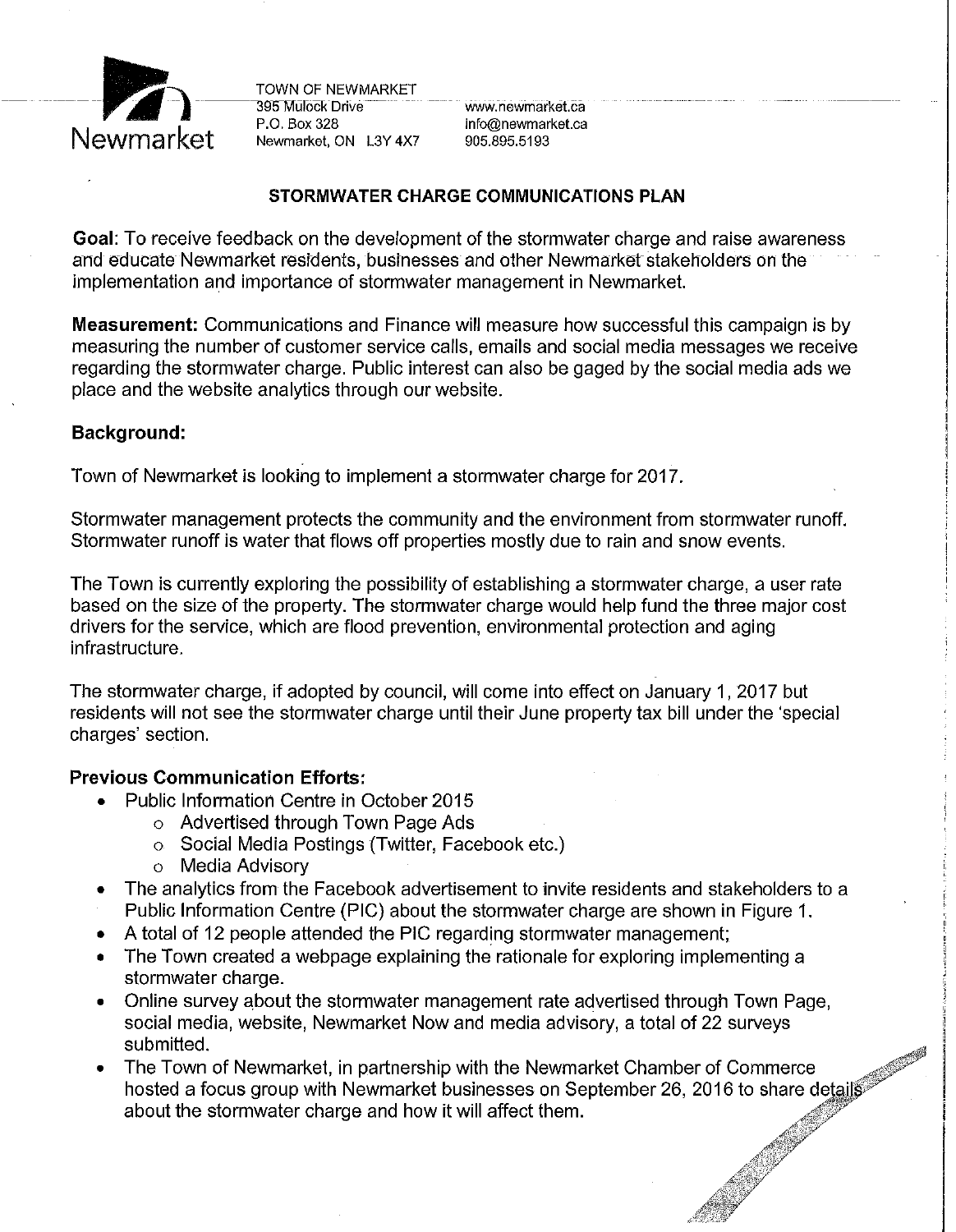• The Town created a 2-minute video to explain the rationale of the stormwater charge and --how it works. This is video has been shared on the Town Website and Facebook page prior to the November 28 Committee of the Whole.

## Figure 1: Facebook Analytics of Town Advertisement for the Stormwater PIC

|                                                                                                                                                                                                                                                                                                               |                       | 12,206 People Reached       |                   |                       |
|---------------------------------------------------------------------------------------------------------------------------------------------------------------------------------------------------------------------------------------------------------------------------------------------------------------|-----------------------|-----------------------------|-------------------|-----------------------|
| <b>Town of Newmarket</b><br>邦.<br>Published by Amanda Lee (?) - October 23, 2015 - @                                                                                                                                                                                                                          |                       | 97 Likes, Comments & Shares |                   |                       |
| Come out to a public meeting on Tuesday, October 27 from 6:30 to 8:30<br>p.m. at the Municipal Offices (395 Mulock Dr.) to learn about the challenges<br>the Town's stormwater management system is facing. We are also seeking<br>feedback on financing possibilities. (Please note a presentation will take |                       | 44<br>Likes                 | 32<br>On Post     | 12<br>On Shares       |
| place at 7 p.m.) www.newmarket.ca/stormwater                                                                                                                                                                                                                                                                  |                       | 18<br>Comments              | 16<br>On Post     | 2<br>On Shares        |
| STORMWATER MANAGEMENT                                                                                                                                                                                                                                                                                         |                       | 35<br>Shares                | 35<br>On Post     | ٥<br>On Shares        |
|                                                                                                                                                                                                                                                                                                               |                       | 724 Post Clicks             |                   |                       |
|                                                                                                                                                                                                                                                                                                               |                       | 491<br>Photo Views          | 48<br>Link Olicks | 185<br>Other Clicks 1 |
|                                                                                                                                                                                                                                                                                                               |                       | <b>NEGATIVE FEEDBACK</b>    |                   |                       |
|                                                                                                                                                                                                                                                                                                               |                       | 1 Hide Post                 |                   | 1 Hide All Posts      |
| ρŵ<br>difficati<br>me                                                                                                                                                                                                                                                                                         |                       | 0 Report as Spam            |                   | 0 Unlike Page         |
| 12,206 people reached                                                                                                                                                                                                                                                                                         | View Results          |                             |                   |                       |
| ❹ 32                                                                                                                                                                                                                                                                                                          | 11 Comments 35 Shares |                             |                   |                       |
| iĝi Like<br>© Comment<br>Share                                                                                                                                                                                                                                                                                | 纂 Hootlet             |                             |                   |                       |

**Further Communications:** The following are communication tactics available and the project cost of each tactic.

| <b>TACTIC</b>                                                                                                                                        | <b>PROJ COST</b> | <b>IMPLEMENTATION</b><br><b>DATE</b>                  | <b>REREORMED BY</b>                    |
|------------------------------------------------------------------------------------------------------------------------------------------------------|------------------|-------------------------------------------------------|----------------------------------------|
| <b>Media Release</b>                                                                                                                                 | \$0              | After adoption by Council<br>(est. Dec 2016)          | Communications<br>(Finance to approve) |
| <b>Web Content</b><br>- What is it<br>- Why is it important<br>- How are fees<br>calculated<br>- Will there be a<br>rebate program for<br>residents? | \$0              | Launched after adoption by<br>Council (est. Nov 2016) | Communications/<br>Finance             |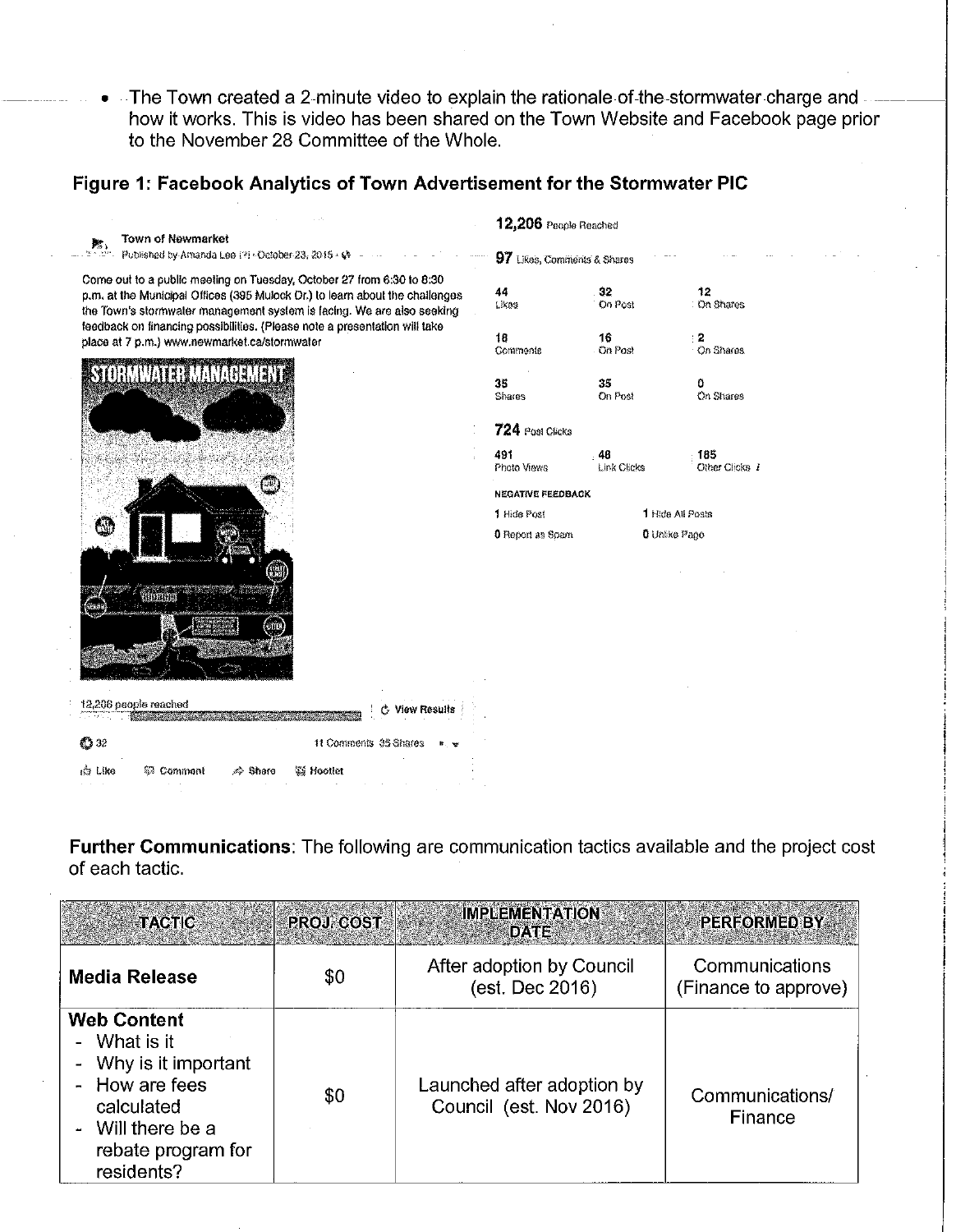| - – What is the Town -<br>doing with the SWM<br>charge<br>Credit program for<br>businesses<br>How to apply for a<br>credit program<br><b>Frequently Asked</b><br>Questions                                                                                         |            |                                                 |                             |
|--------------------------------------------------------------------------------------------------------------------------------------------------------------------------------------------------------------------------------------------------------------------|------------|-------------------------------------------------|-----------------------------|
| Twitter                                                                                                                                                                                                                                                            | \$0        | Tweet out release<br>Nov/Dec 2016, Jan/Feb 2017 | Communications/<br>Finance  |
| <b>Facebook - Post</b>                                                                                                                                                                                                                                             | \$50       | Dec 19-25                                       |                             |
| <b>Facebook – Post</b>                                                                                                                                                                                                                                             | \$200      | Jan 1-31                                        |                             |
| <b>Graphic</b> – with link to<br>website for more<br>information on<br>implementation                                                                                                                                                                              |            |                                                 | Communications              |
| <b>Mail-out Households/</b><br><b>Businesses</b><br>1) All Household Flyer<br>to property owners<br>2) All Household Flyer<br>in property tax insert<br>3) Flyer mail-out to<br>businesses with letter<br>4) Flyer mail-out with<br>letter to exempt<br>properties | \$4000     | Nov-Jan 2017                                    | Communications/<br>Finance  |
| <b>Marquee Signs</b><br>(outside of facilities)                                                                                                                                                                                                                    | \$0        | Nov/Dec/Jan                                     | Communications/<br>Finance  |
| <b>Town Page Ads</b>                                                                                                                                                                                                                                               | \$0        | Nov $X2$<br>Dec X 2<br>Jan $X2$<br>Feb X2       | Communications/<br>Finance  |
| ERA Ad $-$ 1/2 page                                                                                                                                                                                                                                                | \$1,204    | Jan 2017 (2 <sup>nd</sup> week)                 | Communications/<br>Finance  |
| $SNAP'D - 1/2$ page                                                                                                                                                                                                                                                | \$750      | Jan 2017                                        | Communications/<br>Finance  |
| Storm charge<br>calculator                                                                                                                                                                                                                                         | <b>TBD</b> | Dec 2016                                        | Information<br>Technology   |
| <b>Internal Training with</b><br><b>Customer Service</b><br>FAQ will be provided<br>-Workflow chart if there<br>are questions that<br>require more<br>information (i.e.                                                                                            | \$0        | Nov 2016                                        | Finance/Customer<br>Service |

 $\hat{\mathcal{L}}$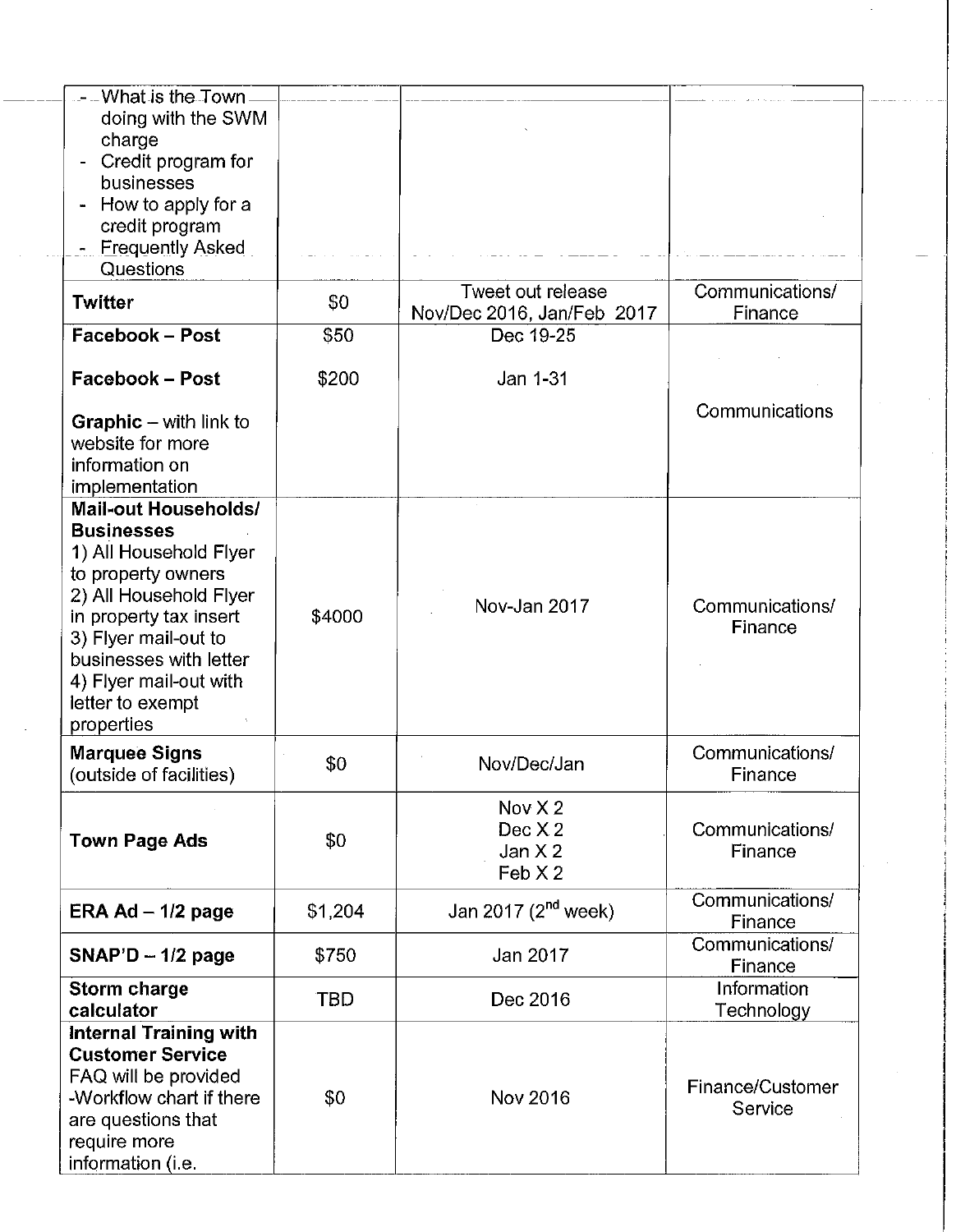| regarding the business  |  |  |
|-------------------------|--|--|
| credit program or       |  |  |
| stormwater charge) will |  |  |
| direct residents to the |  |  |
| appropriate staff       |  |  |
| member for questions    |  |  |

# **STORMWATER CHARGE - FREQUENTLY ASKED QUESTIONS**

#### **1. What is stormwater?**

..

Stormwater is the rain and melted snow that flows from your property, onto the streets and into the storm drains. If not sufficiently managed, stormwater picks up debris, chemicals and other pollutants from rooftops and paved surfaces that runs into our creeks and rivers.

#### **2. What is the stormwater charge?**

The stormwater charge is a new user fee that will be used to help fund Newmarket's stormwater management program. The stormwater charge will come into effect on January 1, 2017. It will appear on your 2017 Property Tax Bill under the 'special charges' section.

#### **3. What is stormwater management?**

The Town provides a stormwater management service to protect the community and environment from stormwater runoff. Stormwater runoff is water that flows off properties mostly due to rain and snow events.

Hard surfaces like roofs, driveways, and parking lots increase the amount of runoff from each property. Stormwater management controls water flow quantity in order to help prevent flooding and water flow quality in order to protect the environment.

#### **4. Why is the Town implementing a stormwater charge?**

Newmarket is a growing community and there is more stormwater than ever before due to climate change. A stormwater charge will help fund Newmarket's Stormwater Management Program which will help prevent against floods, provide environmental protection and help fund the stormwater infrastructure.

#### • **Flood Protection**

 $\circ$  Severe weather events that previously happened every forty years now happen every six. As a consequence, damage from storm events has recently become the biggest cause for insurance claims in Canada. This rate will help us adapt and protect homes and businesses in Newmarket from severe weather events.

#### **Environmental Protection**

 $\circ$  As water runs off properties, it can carry contaminants with it. Runoff from urban and rural areas have upset Lake Simcoe's ecosystem. The Town is developing a comprehensive stormwater management master plan, as per the regulatory requirements outlined in the Lake Simcoe Protection Act, to restore waterways and breeding grounds.

## **Stormwater Infrastructure**

 $\circ$  The Town has 53 ponds, 55 kilometers of waterways and 225 kilometers of sewers that are maintained and replaced as they age. This user rate will provide a funding source that is reliable, predictable, and fair to ensure the service can continue to be effectively run in the future.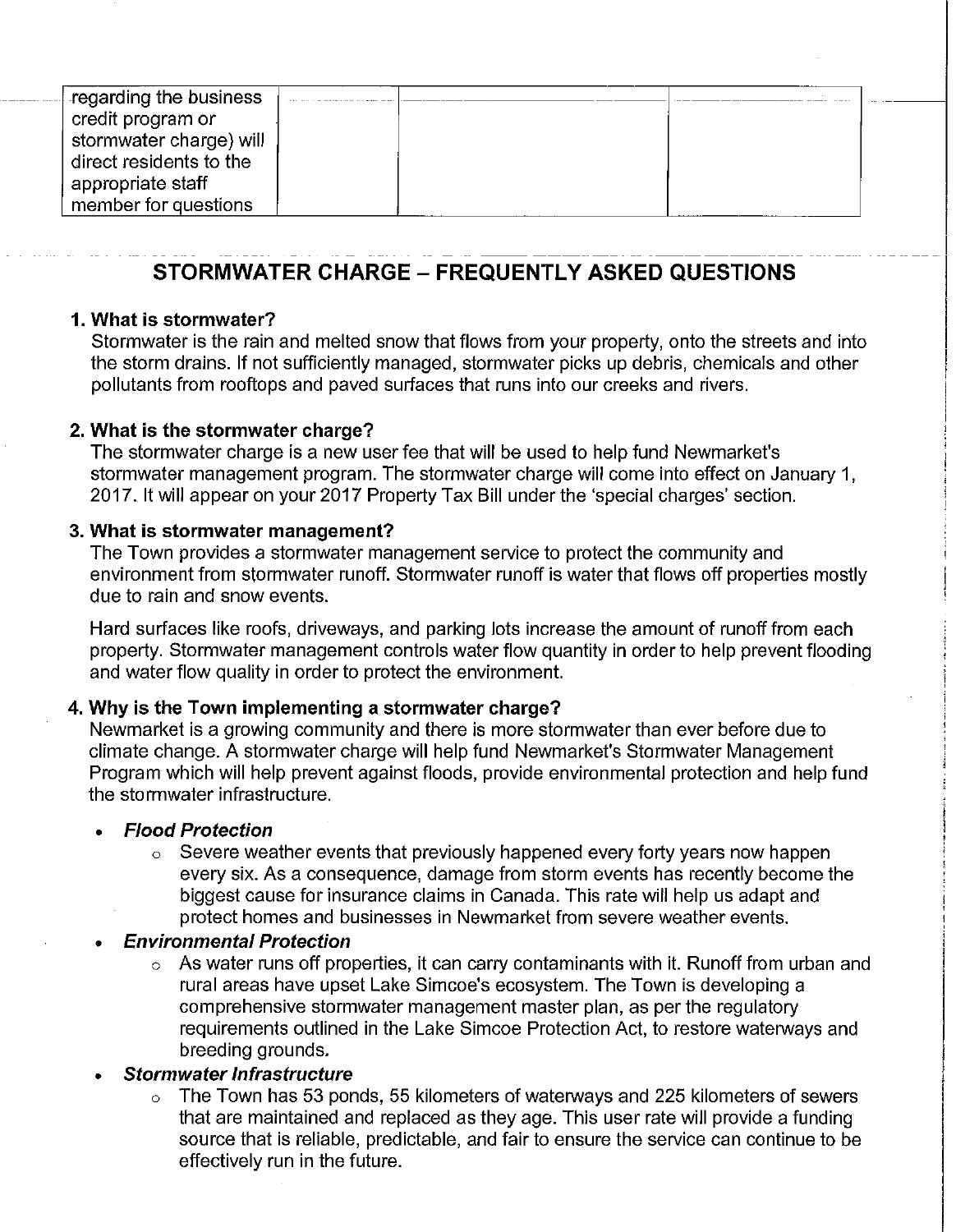#### 5.-How will the stormwater charge benefit me?-

The stormwater charge will benefit our community by helping to maintain our stormwater management infrastructure. This in turn will protect our homes and business from flooding and rivers and lakes from pollutants.

#### **6. How will the stormwater charge affect the average resident?**

Currently, stormwater is charged through your property taxes and water/wastewater bill. If approved by Newmarket Council, current amounts for stormwater will be removed from your property tax and water/wastewater bill and put toward a stormwater charge.

This is like opening a separate savings account for stormwater and setting aside funds dedicated to stormwater. This will ensure there is enough money for future stormwater management improvements.

With the implementation of this charge, the average resident will see their tax levy go down by \$45 and their annual water and wastewater bill go down by \$10. They will also see a new stormwater charge of \$40. If the Town adopts the stormwater charge, the average resident will save \$15 on stormwater management in 2017. This represents a shift to user pay where properties that produce more stormwater runoff will pay more.

#### **7. How will my stormwater charge be calculated?**

The stormwater charge is based on the size of your property and the runoff level group. Runoff levels are divided into three groups, high, medium and low. Natural areas have a low runoff level, residential and institutional properties have a medium runoff level, and industrial and commercial properties have a high runoff level. Therefore, the size of your property multiplied by the runoff level group rate equals your stormwater charge.

#### **8. If I currently don't receive a property tax bill, will I still be charged a stormwater charge?**

Property owners that do not receive property tax bills such as hospitals, charities and places of worship will still be required to pay the stormwater charge. The stormwater charge is a user fee and not a tax. These property owners will begin to receive a property tax bill, which will reflect the stormwater charge in the 'special charges' section of the bill. Your property will still be tax exempt.

## **9. What is the difference between the stormwater charge and the water and wastewater charge?**

The stormwater charge is a new user fee that will be used to fund Newmarket's Stormwater management program. The water and wastewater charge is part of the Newmarket portion of your property tax bill. (Property taxes are divided between the Town of Newmarket, Regional Municipality of York and the York Region School Boards). The water and wastewater charge is used to fund the maintenance of water and wastewater infrastructure and separate from the storm drain infrastructure. Learn more about water and wastewater in Newmarket.

#### **10. Where does the stormwater currently go?**

Stormwater from rain and snow melt naturally soaks into the ground in a process called infiltration. With Newmarket being an urbanized community with houses, roads, parking lots and other hard surfaces, these factors prevent water from infiltrating into the ground. The disruption to the water cycle means that stormwater runs off to other areas, such as ponds and watercourses, which can lead to flooding and other environmentally damaging effects.

Learn more about where our stormwater goes, by visiting our stormwater management webpage.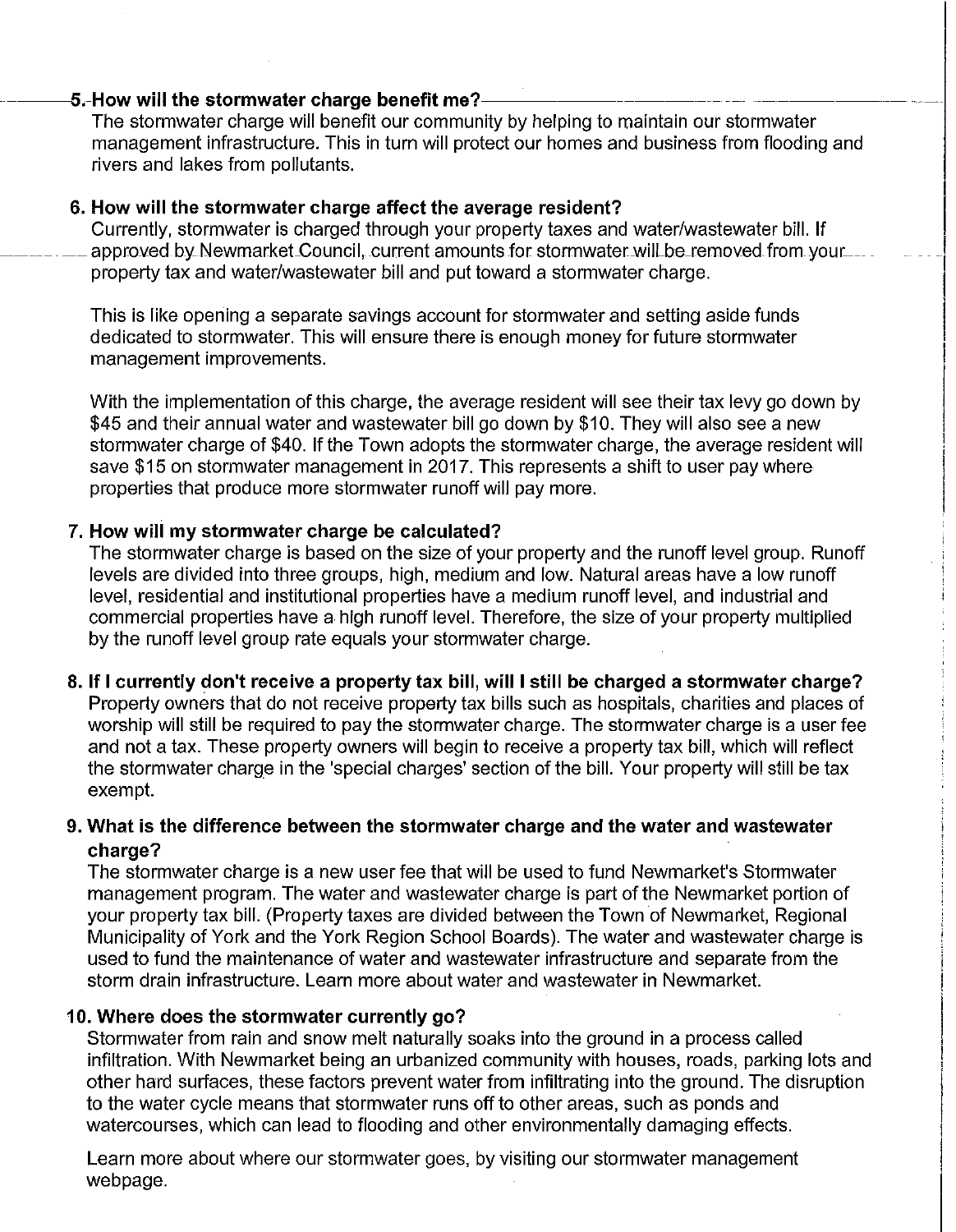#### **11. Stormwater from my property does not flow into the Town's storm drains. Can I forgo paying the stormwater charge?**

All property owners in Newmarket are subject to the stormwater charge. Stormwater infrastructure removes pollutants in the water and reduces peak flows. Stormwater from your property that doesn't flow into the Town's storm drains means that your stormwater runoff is not controlled by any stormwater infrastructure which can contribute to flooding and contaminants in our waterways.

#### 12. Is there a credit program for residents?

----------- ------------------

Unfortunately, there is no credit program available for residents at this time. The Town is looking at different opportunities to provide incentives to residents. More information will be available in 2017.

#### **13. Is there a credit program for commercial and industrial property owners?**

Yes, there is a credit program for commercial and industrial property owners. Commercial and industrial property owners could be faced with a substantially larger stormwater charge than the average resident in Newmarket. As a result, a credit program will encourage commercial and industrial property owners to make environmentally friendly changes to help reduce their stormwater runoff and charge. More information on the credit program will be available on our website in 2017.

#### **14. Can I appeal my stormwater charge?**

If you feel there are inaccuracies during the process of calculating your stormwater charge, you may contact the Town of Newmarket by calling 905-895-5193.

#### **15. Is Newmarket the only municipality that has a stormwater charge?**

Other municipalities such as the Town of Aurora, Town of Richmond Hill, City of Mississauga, City of Ottawa and the City of Waterloo are just a few examples of municipalities who have a stormwater management fee/charge.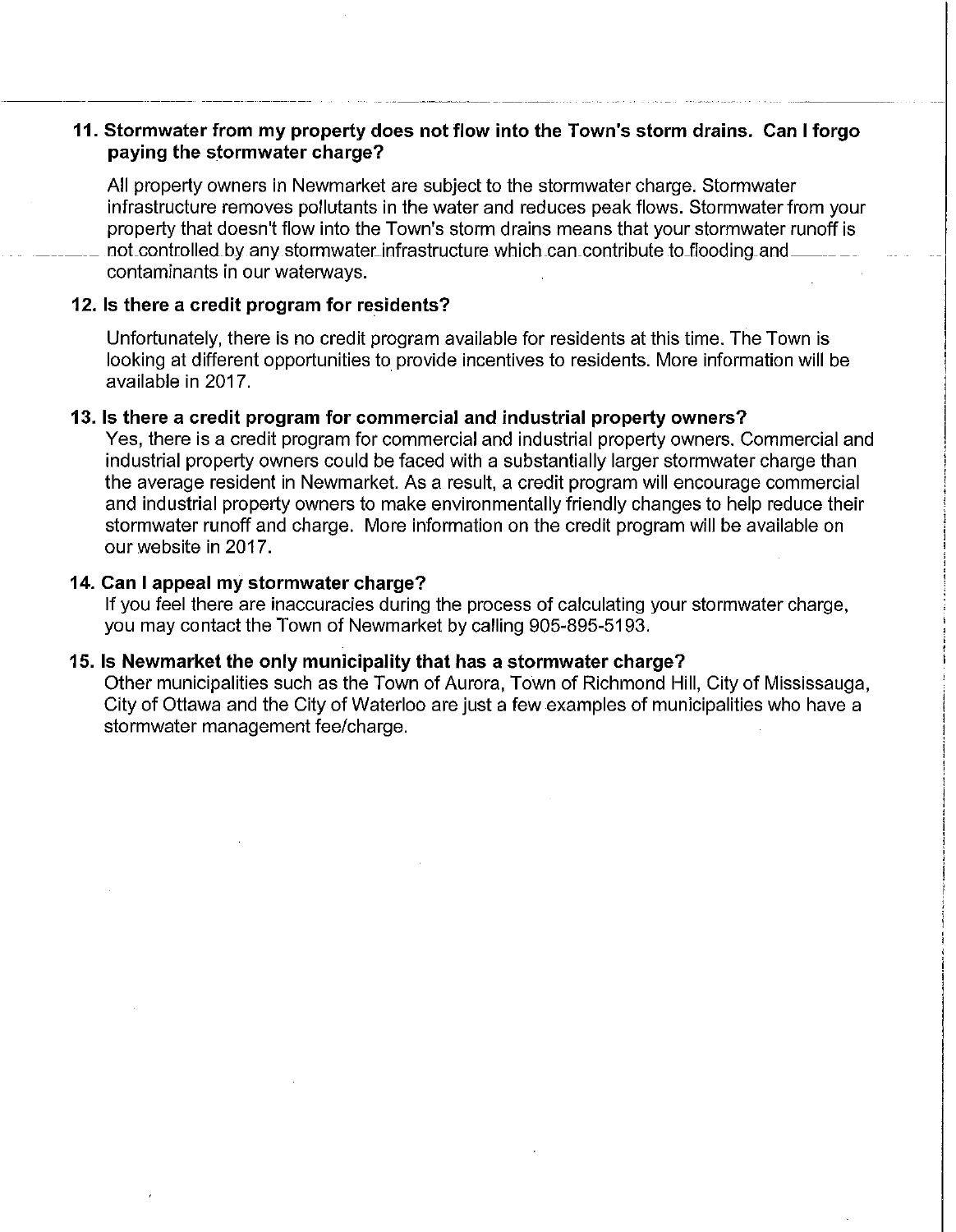

P.O. Box 328 info@newmarket.ca<br>Newmarket. ON L3Y 4X7 905.895.5193

#### **STORMWATER CHARGE COMMUNICATIONS PLAN**

**Goal:** To receive feedback on the development of the stormwater charge and raise awareness and educate Newmarket residents, businesses and other Newmarket stakeholders on the implementation and importance of stormwater management in Newmarket.

**Measurement:** Communications and Finance will measure how successful this campaign is by measuring the number of customer service calls, emails and social media messages we receive regarding the stormwater charge. Public interest can also be gaged by the social media ads we place and the website analytics through our website.

#### **Background:**

Town of Newmarket is looking to implement a stormwater charge for 2017.

Stormwater management protects the community and the environment from stormwater runoff. Stormwater runoff is water that flows off properties mostly due to rain and snow events.

The Town is currently exploring the possibility of establishing a stormwater charge, a user rate based on the size of the property. The stormwater charge would help fund the three major cost drivers for the service, which are flood prevention, environmental protection and aging infrastructure.

The stormwater charge, if adopted by council, will come into effect on January 1, 2017 but residents will not see the stormwater charge until their June property tax bill under the 'special charges' section.

#### **Previous Communication Efforts:**

- Public Information Centre in October 2015
	- o Advertised through Town Page Ads
	- o Social Media Postings (Twitter, Facebook etc.)
	- o Media Advisory
- The analytics from the Facebook advertisement to invite residents and stakeholders to a Public Information Centre (PIC) about the stormwater charge are shown in Figure 1.
- A total of 12 people attended the PIC regarding stormwater management;
- The Town created a webpage explaining the rationale for exploring implementing a stormwater charge.
- Online survey about the stormwater management rate advertised through Town Page, social media, website, Newmarket Now and media advisory, a total of 22 surveys submitted.
- The Town of Newmarket, in partnership with the Newmarket Chamber of Commerce hosted a focus group with Newmarket businesses on September 26, 2016 to share details about the stormwater charge and how it will affect them.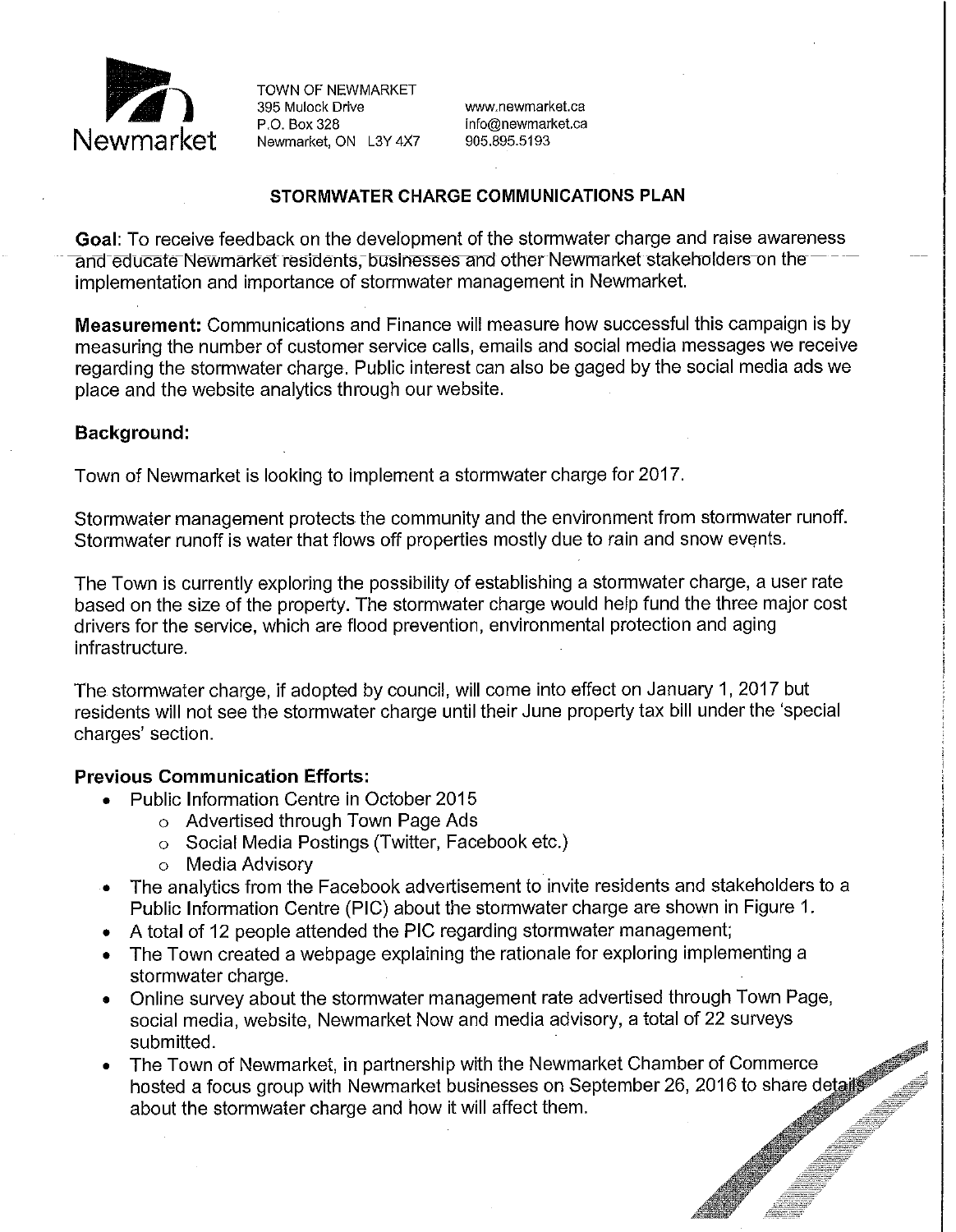• The Town created a 2 minute video to explain the rationale of the stormwater charge and how it works. This is video has been shared on the Town Website and Facebook page prior to the November 28 Committee of the Whole.

# **Figure 1: Facebook Analytics of Town Advertisement for the Stormwater PIC**



**Further Communications:** The following are communication tactics available and the project cost of each tactic.

| TACTIC                                                                                                                                           | PROJ COST | IM PREMENTATION<br>iby.the                            | <b>PERFORMED BY</b>                    |
|--------------------------------------------------------------------------------------------------------------------------------------------------|-----------|-------------------------------------------------------|----------------------------------------|
| Media Release                                                                                                                                    | \$0       | After adoption by Council<br>(est. Dec 2016)          | Communications<br>(Finance to approve) |
| <b>Web Content</b><br>- What is it<br>Why is it important<br>- How are fees<br>calculated<br>Will there be a<br>rebate program for<br>residents? | \$0       | Launched after adoption by<br>Council (est. Nov 2016) | Communications/<br>Finance             |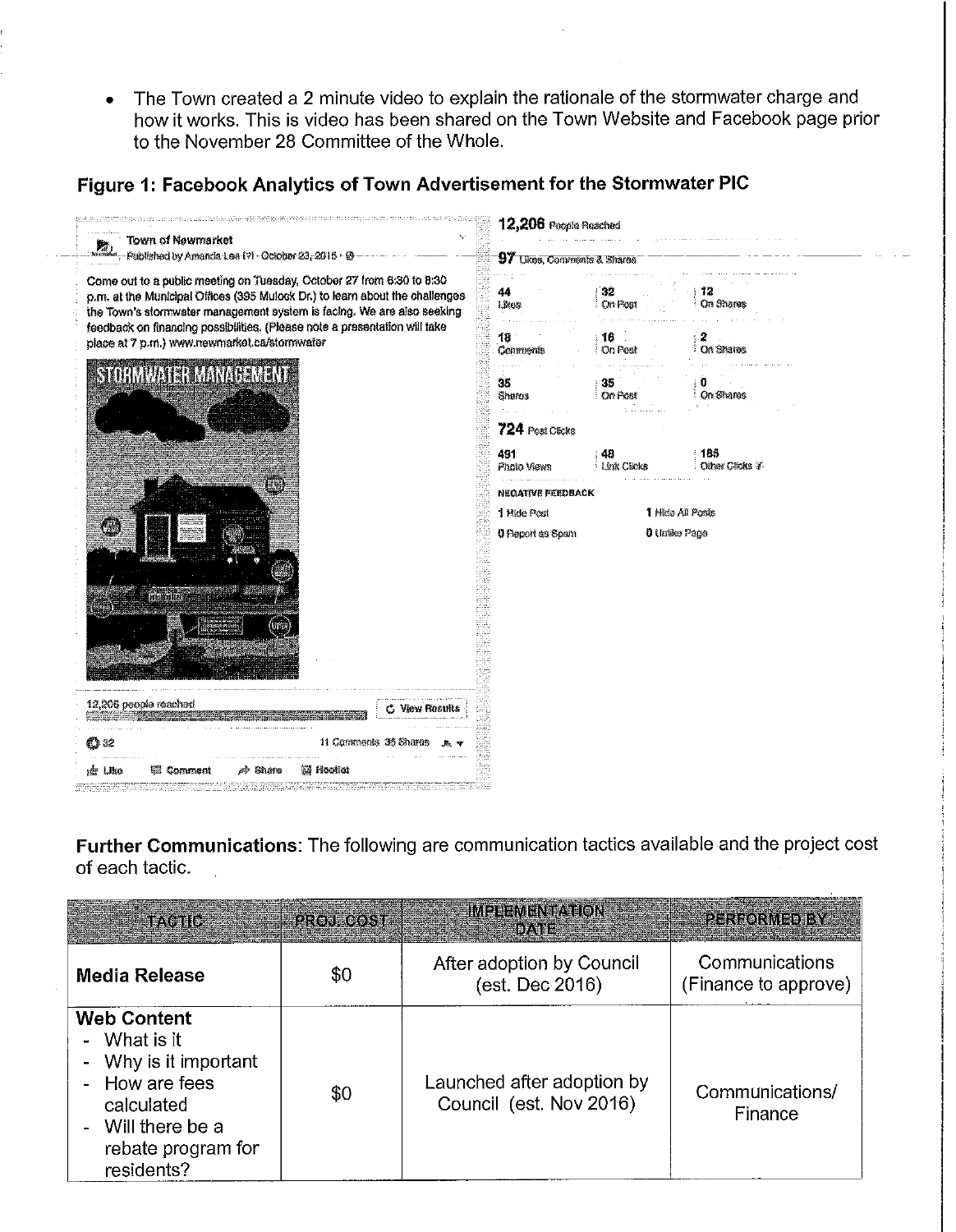| What is the Town<br>doing with the SWM<br>charge<br>Credit program for<br>businesses<br>How to apply for a<br>credit program<br><b>Frequently Asked</b><br>×,<br>Questions                                                                                         |            |                                                 |                             |
|--------------------------------------------------------------------------------------------------------------------------------------------------------------------------------------------------------------------------------------------------------------------|------------|-------------------------------------------------|-----------------------------|
| <b>Twitter</b>                                                                                                                                                                                                                                                     | \$0        | Tweet out release<br>Nov/Dec 2016, Jan/Feb 2017 | Communications/<br>Finance  |
| Facebook - Post                                                                                                                                                                                                                                                    | \$50       | Dec 19-25                                       |                             |
| <b>Facebook-Post</b>                                                                                                                                                                                                                                               | \$200      | Jan 1-31                                        | Communications              |
| <b>Graphic</b> – with link to<br>website for more<br>information on<br>implementation                                                                                                                                                                              |            |                                                 |                             |
| <b>Mail-out Households/</b><br><b>Businesses</b><br>1) All Household Flyer<br>to property owners<br>2) All Household Flyer<br>in property tax insert<br>3) Flyer mail-out to<br>businesses with letter<br>4) Flyer mail-out with<br>letter to exempt<br>properties | \$4000     | Nov-Jan 2017                                    | Communications/<br>Finance  |
| <b>Marquee Signs</b><br>(outside of facilities)                                                                                                                                                                                                                    | \$0        | Nov/Dec/Jan                                     | Communications/<br>Finance  |
| <b>Town Page Ads</b>                                                                                                                                                                                                                                               | \$0        | Nov $X2$<br>Dec X 2<br>Jan $X2$<br>FebX2        | Communications/<br>Finance  |
| ERA Ad $-1/2$ page                                                                                                                                                                                                                                                 | \$1,204    | Jan 2017 (2 <sup>nd</sup> week)                 | Communications/<br>Finance  |
| $SNAP'D - 1/2$ page                                                                                                                                                                                                                                                | \$750      | Jan 2017                                        | Communications/<br>Finance  |
| Storm charge<br>calculator                                                                                                                                                                                                                                         | <b>TBD</b> | Dec 2016                                        | Information<br>Technology   |
| <b>Internal Training with</b><br><b>Customer Service</b><br>FAQ will be provided<br>-Workflow chart if there<br>are questions that<br>require more<br>information (i.e.                                                                                            | \$0        | Nov 2016                                        | Finance/Customer<br>Service |

 $\mathcal{A}^{\mathcal{A}}$ 

 $\frac{1}{2}$ 

 $\sim$   $\sim$ 

 $\mathcal{A}^{\mathcal{A}}$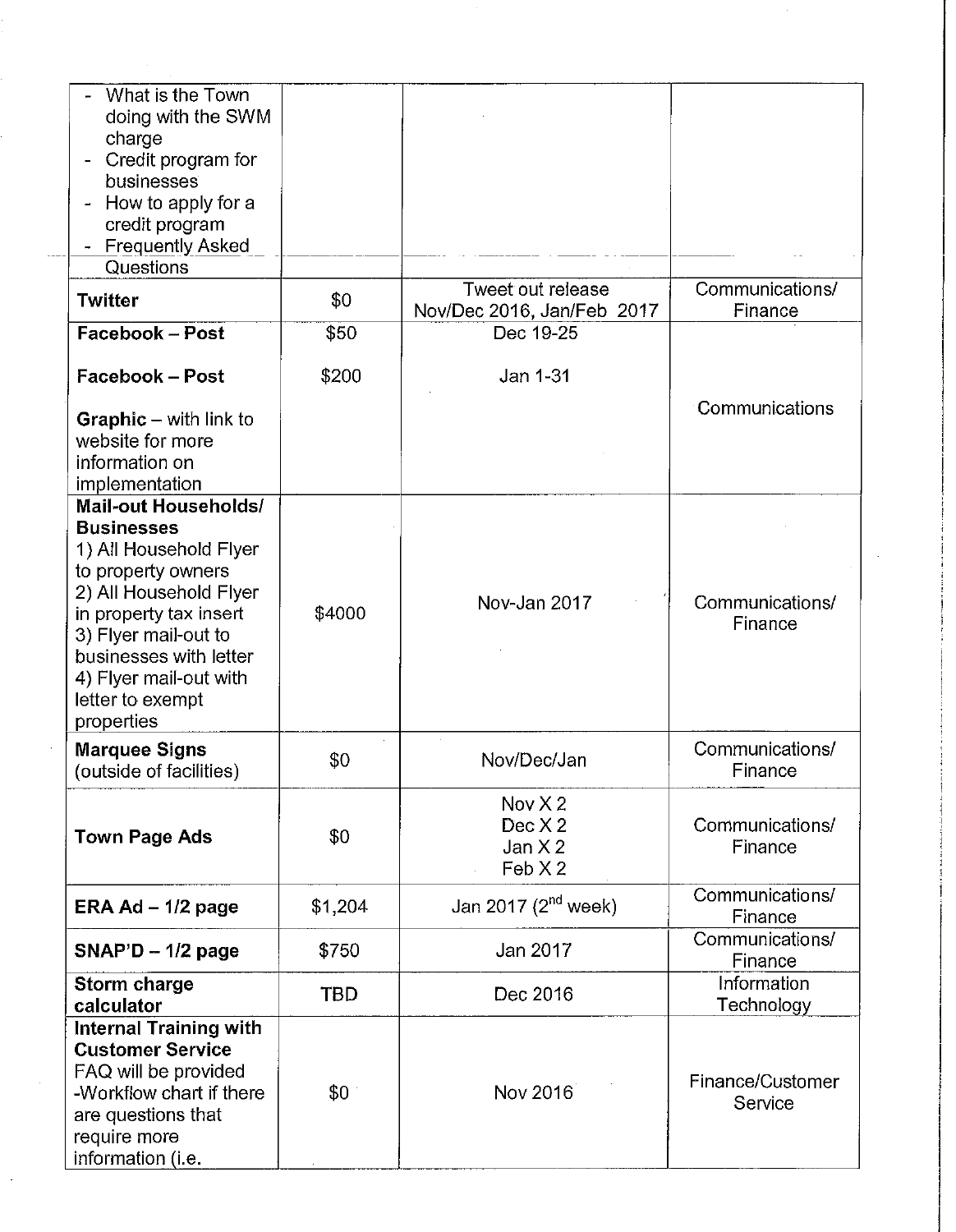| regarding the business  |  |  |  |
|-------------------------|--|--|--|
| credit program or       |  |  |  |
|                         |  |  |  |
| stormwater charge) will |  |  |  |
| direct residents to the |  |  |  |
| appropriate staff       |  |  |  |
| member for questions    |  |  |  |

# **STORMWATER CHARGE - FREQUENTLY ASKED QUESTIONS**

#### **1. What is stormwater?**

Stormwater is the rain and melted snow that flows from your property, onto the streets and into the storm drains. If not sufficiently managed, stormwater picks up debris, chemicals and other pollutants from rooftops and paved surfaces that runs into our creeks and rivers.

#### **2. What is the stormwater charge?**

The stormwater charge is a new user fee that will be used to help fund Newmarket's stormwater management program. The stormwater charge will come into effect on January 1, 2017. It will appear on your 2017 Property Tax Bill under the 'special charges' section.

#### **3. What is stormwater management?**

The Town provides a stormwater management service to protect the community and environment from stormwater runoff. Stormwater runoff is water that flows off properties mostly due to rain and snow events.

Hard surfaces like roofs, driveways, and parking lots increase the amount of runoff from each property. Stormwater management controls water flow quantity in order to help prevent flooding and water flow quality in order to protect the environment.

#### **4. Why is the Town implementing a stormwater charge?**

Newmarket is a growing community and there is more stormwater than ever before due to climate change. A stormwater charge will help fund Newmarket's Stormwater Management Program which will help prevent against floods, provide environmental protection and help fund the stormwater infrastructure.

## **Flood Protection**

 $\circ$  Severe weather events that previously happened every forty years now happen every six. As a consequence, damage from storm events has recently become the biggest cause for insurance claims in Canada. This rate will help us adapt and protect homes and businesses in Newmarket from severe weather events.

#### **Environmental Protection**

 $\circ$  As water runs off properties, it can carry contaminants with it. Runoff from urban and rural areas have upset Lake Simcoe's ecosystem. The Town is developing a comprehensive stormwater management master plan, as per the regulatory requirements outlined in the Lake Simcoe Protection Act, to restore waterways and breeding grounds.

#### **Stormwater Infrastructure**

 $\circ$  The Town has 53 ponds, 55 kilometers of waterways and 225 kilometers of sewers that are maintained and replaced as they age. This user rate will provide a funding source that is reliable, predictable, and fair to ensure the service can continue to be effectively run in the future.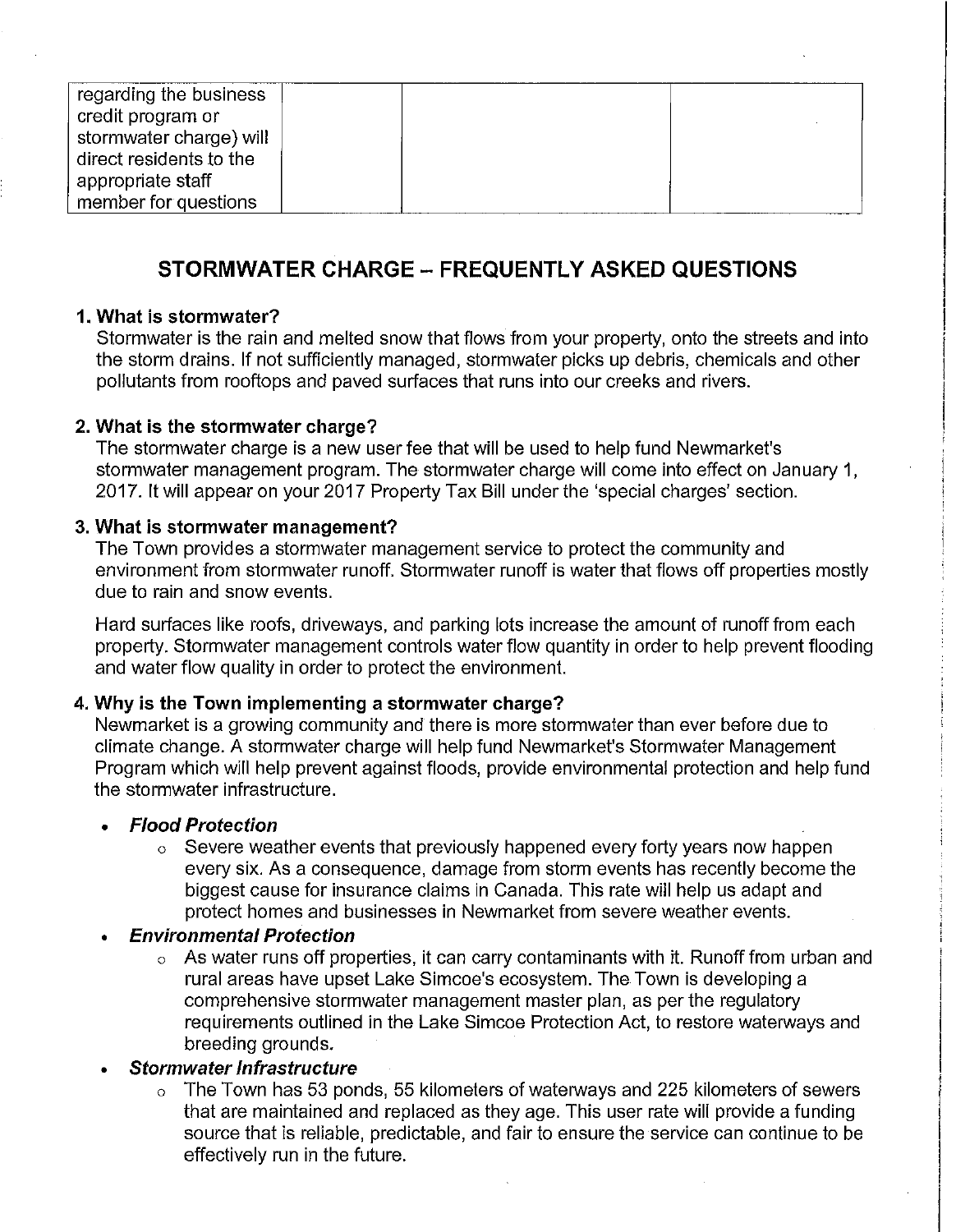## **5. How will the stormwater charge benefit me?**

The stormwater charge will benefit our community by helping to maintain our stormwater management infrastructure. This in turn will protect our homes and business from flooding and rivers and lakes from pollutants.

#### **6. How will the stormwater charge affect the average resident?**

Currently, stormwater is charged through your property taxes and water/wastewater bill. If approved by Newmarket Council, current amounts for stormwater will be removed from your property tax and water/wastewater bill and put toward a stormwater charge.

This is like opening a separate savings account for stormwater and setting aside funds dedicated to stormwater. This will ensure there is enough money for future stormwater management improvements.

With the implementation of this charge, the average resident will see their tax levy go down by \$45 and their annual water and wastewater bill go down by \$10. They will also see a new stormwater charge of \$40. If the Town adopts the stormwater charge, the average resident will save \$15 on stormwater management in 2017. This represents a shift to user pay where properties that produce more stormwater runoff will pay more.

#### **7. How will my stormwater charge be calculated?**

The stormwater charge is based on the size of your property and the runoff level group. Runoff levels are divided into three groups, high, medium and low. Natural areas have a low runoff level, residential and institutional properties have a medium runoff level, and industrial and commercial properties have a high runoff level. Therefore, the size of your property multiplied by the runoff level group rate equals your stormwater charge.

## **8. If I currently don't receive a property tax bill, will I still be charged a stormwater charge?**

Property owners that do not receive property tax bills such as hospitals, charities and places of worship will still be required to pay the stormwater charge. The stormwater charge is a user fee and not a tax. These property owners will begin to receive a property tax bill, which will reflect the stormwater charge in the 'special charges' section of the bill. Your property will still be tax exempt.

## **9. What is the difference between the stormwater charge and the water and wastewater charge?**

The stormwater charge is a new user fee that will be used to fund Newmarket's Stormwater management program. The water and wastewater charge is part of the Newmarket portion of your property tax bill. (Property taxes are divided between the Town of Newmarket, Regional Municipality of York and the York Region School Boards). The water and wastewater charge is used to fund the maintenance of water and wastewater infrastructure and separate from the storm drain infrastructure. Learn more about water and wastewater in Newmarket.

#### **10. Where does the stormwater currently go?**

Stormwater from rain and snow melt naturally soaks into the ground in a process called infiltration. With Newmarket being an urbanized community with houses, roads, parking lots and other hard surfaces, these factors prevent water from infiltrating into the ground. The disruption to the water cycle means that stormwater runs off to other areas, such as ponds and watercourses, which can lead to flooding and other environmentally damaging effects.

Learn more about where our stormwater goes, by visiting our stormwater management webpage.